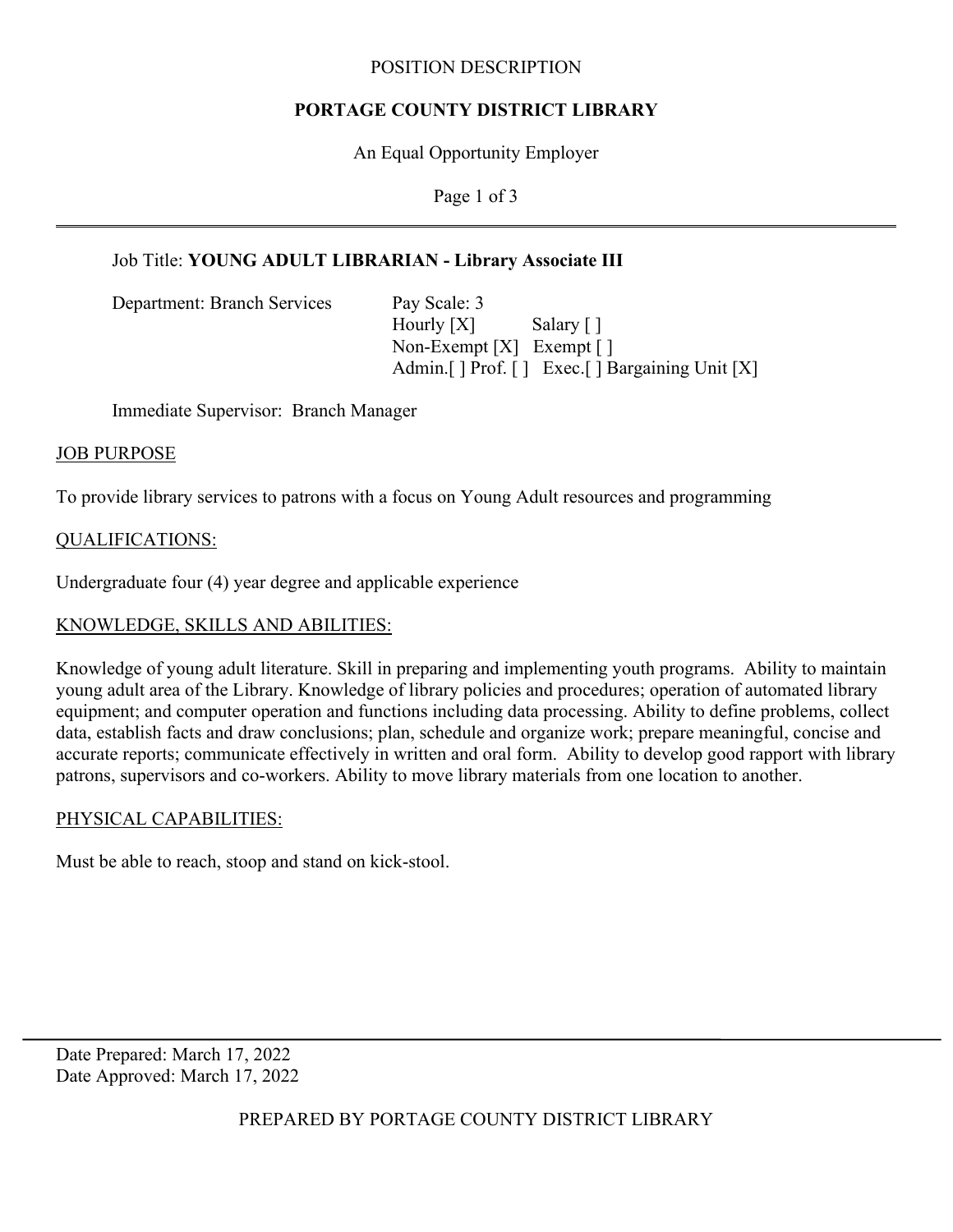**ILLUSTRATIVE DUTIES:** (The duties listed below are intended to depict tasks performed by this classification).

## **YOUNG ADULT SERVICES AND COLLECTION MANAGEMENT DUTIES**

\*Prepares and presents youth programs;

- \*Maintains and decorates young adult section;
- \*Reads shelves in young adult area;
- \*Reads reviews, selects, and codes materials;
- \*Administers the collection budget for area of responsibility;
- \*Maintains knowledge of available materials and patron reading preferences;
- \*Conducts inventory of materials, as required;
- \*Remains current on technology trends and online resources

#### **REFERENCE DUTIES**

\*Assists patrons in locating library materials;

\*Responds to patron reference questions;

\*Instructs patrons in library computer use and monitors internet usage.

## **CIRCULATION RELATED DUTIES**

Checks library materials in/out to patrons on automated system: \*Responds to patron questions about library materials and services such as interlibrary loans. Answers telephones; Directs patrons to appropriate area of the library; Issues library cards; Places patron holds on materials; Instructs patrons on use of library computer; Distributes Golden Buckeye applications and voter registration materials; Collect patron fines.

Date Prepared: March 17, 2022 Date Approved: March 17, 2022